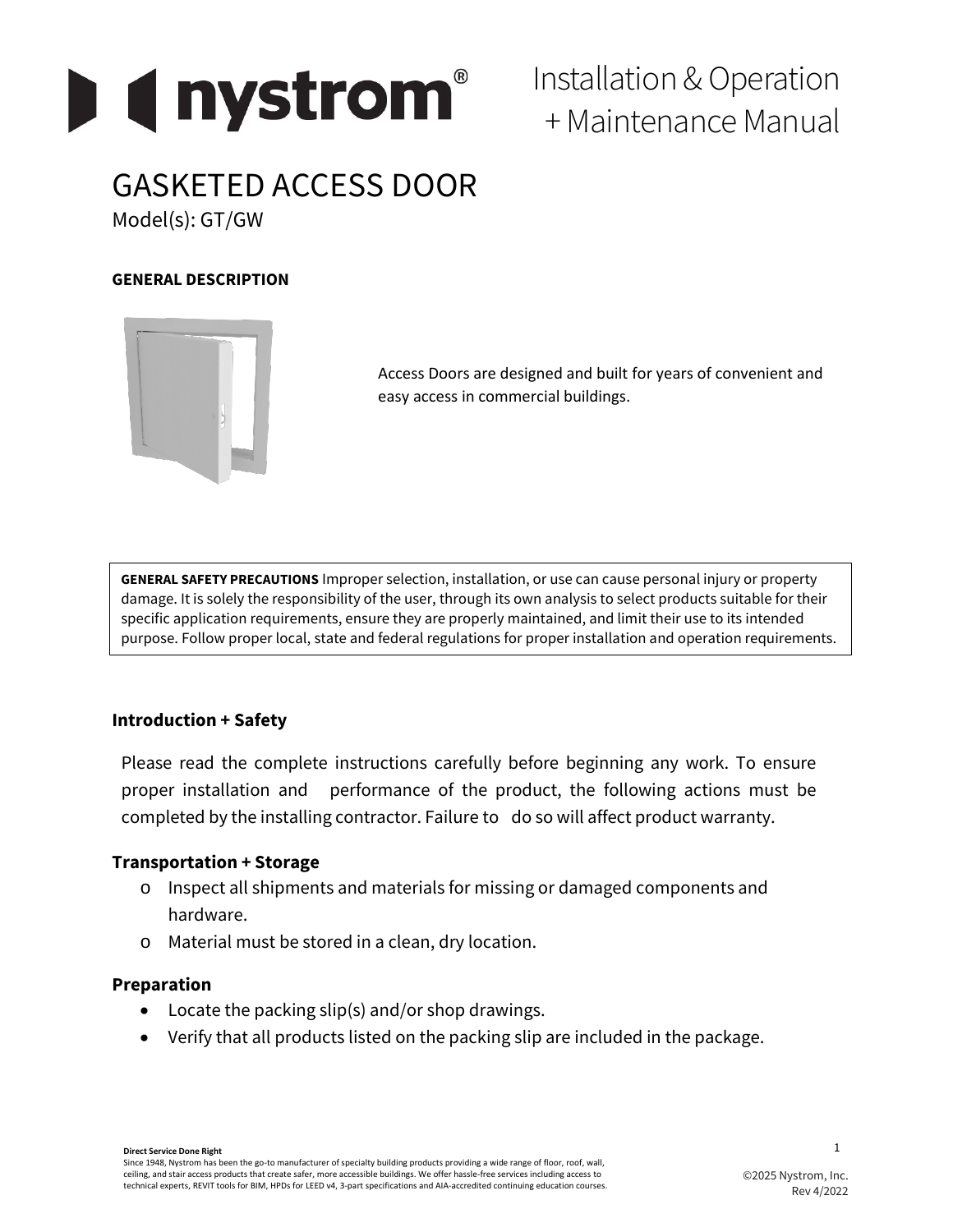- Check the products for damage. If products are damaged, report a freight claim immediately and leave the products in their packaging. If you sign for products without reporting damage, you waive your right to a freight claim and will be responsible for their replacement cost.
- Read the instructions thoroughly before beginning installation.

# **Tool List**

- **Screwdriver**
- Keyhole Saw
- **Fasteners**
- Drill

# **Pre-Installation**

- 1. Install a framed opening at specified location of access door. **Figure 1**
- 2. Rough Opening dimensions should be 1/4" larger than catalog size of door. Example: 12" x 12"door, rough opening should be 12-1/4" x 12-1/4".
- 3. Install drywall and cut opening for the Access panel. **Figure 2**





 $\mathfrak{p}$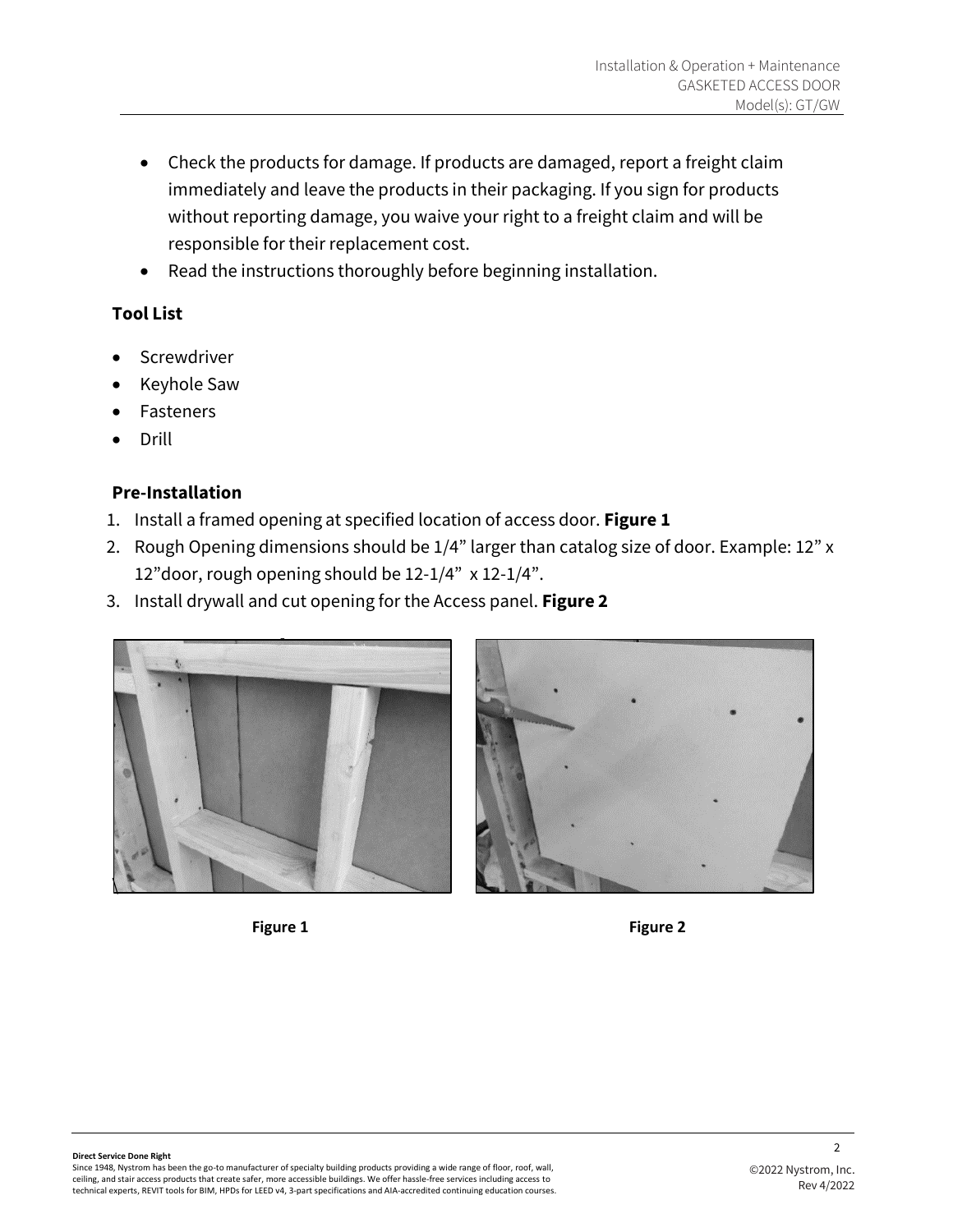# **INSTALLATION**

- 1. Place the access panel into the opening. Flange should seat firmly against wall or ceiling.
- 2. Square up access panel in opening and secure hinge side first. With the door in the open position, Install fasteners through easy tabs. **Figure 3**
- 3. Square up latch side and secure with fasteners. **Figure 4**
- 4. Secure remaining two sides with fasteners









**Figure 4**

#### **Direct Service Done Right**

Since 1948, Nystrom has been the go-to manufacturer of specialty building products providing a wide range of floor, roof, wall,<br>ceiling, and stair access products that create safer, more accessible buildings. We offer hass technical experts, REVIT tools for BIM, HPDs for LEED v4, 3-part specifications and AIA-accredited continuing education courses. 3